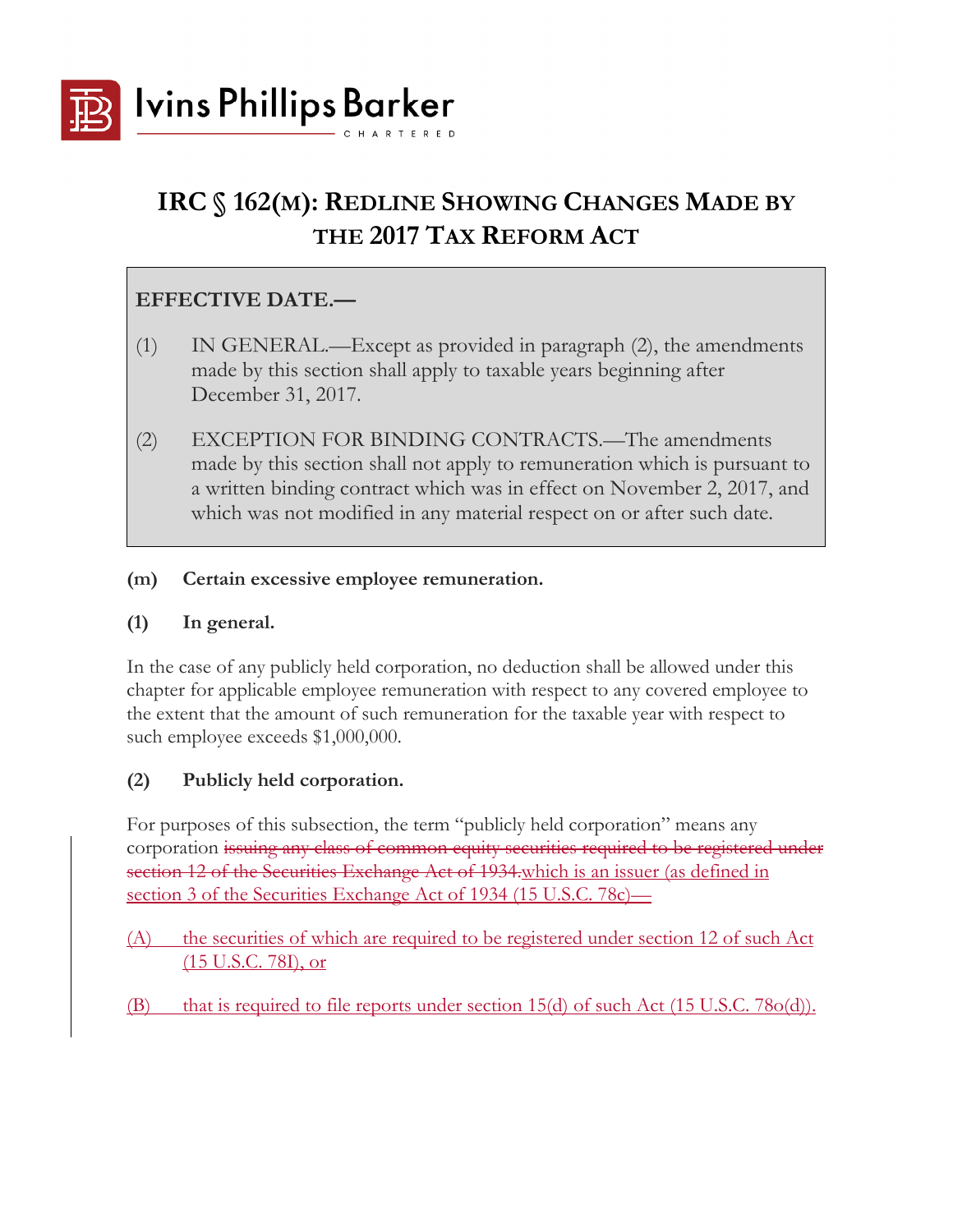### **(3) Covered employee.**

For purposes of this subsection, the term "covered employee" means any employee of the taxpayer if—

- $(A)$  as of the close of the taxable year, such employee is the chief executive officer of the taxpayer or issuch employee is the principal executive officer or principal financial officer of the taxpayer at any time during the taxable year, or was an individual acting in such a capacity,  $\Theta$ **r**
- (B) the total compensation of such employee for the taxable year is required to be reported to shareholders under the Securities Exchange Act of 1934 by reason of such employee being among the  $4-3$  highest compensated officers for the taxable year (other than the chief executive officerany individual described in subparagraph  $(A)$ ), or
- (C) was a covered employee of the taxpayer (or any predecessor) for any preceding taxable year beginning after December 31, 2016.

Such term shall include any employee who would be described in subparagraph (B) if the reporting described in such subparagraph were required as so described.

### **(4) Applicable employee remuneration.**

For purposes of this subsection—

- (A) In general. Except as otherwise provided in this paragraph, the term "applicable employee remuneration" means, with respect to any covered employee for any taxable year, the aggregate amount allowable as a deduction under this chapter for such taxable year (determined without regard to this subsection) for remuneration for services performed by such employee (whether or not during the taxable year).
- (B) Exception for remuneration payable on commission basis. The term "applicable employee remuneration" shall not include any remuneration payable on a commission basis solely on account of income generated directly by the individual performance of the individual to whom such remuneration is payable.
- (C) Other performance-based compensation. The term "applicable employee remuneration" shall not include any remuneration payable solely on account of the attainment of one or more performance goals, but only if—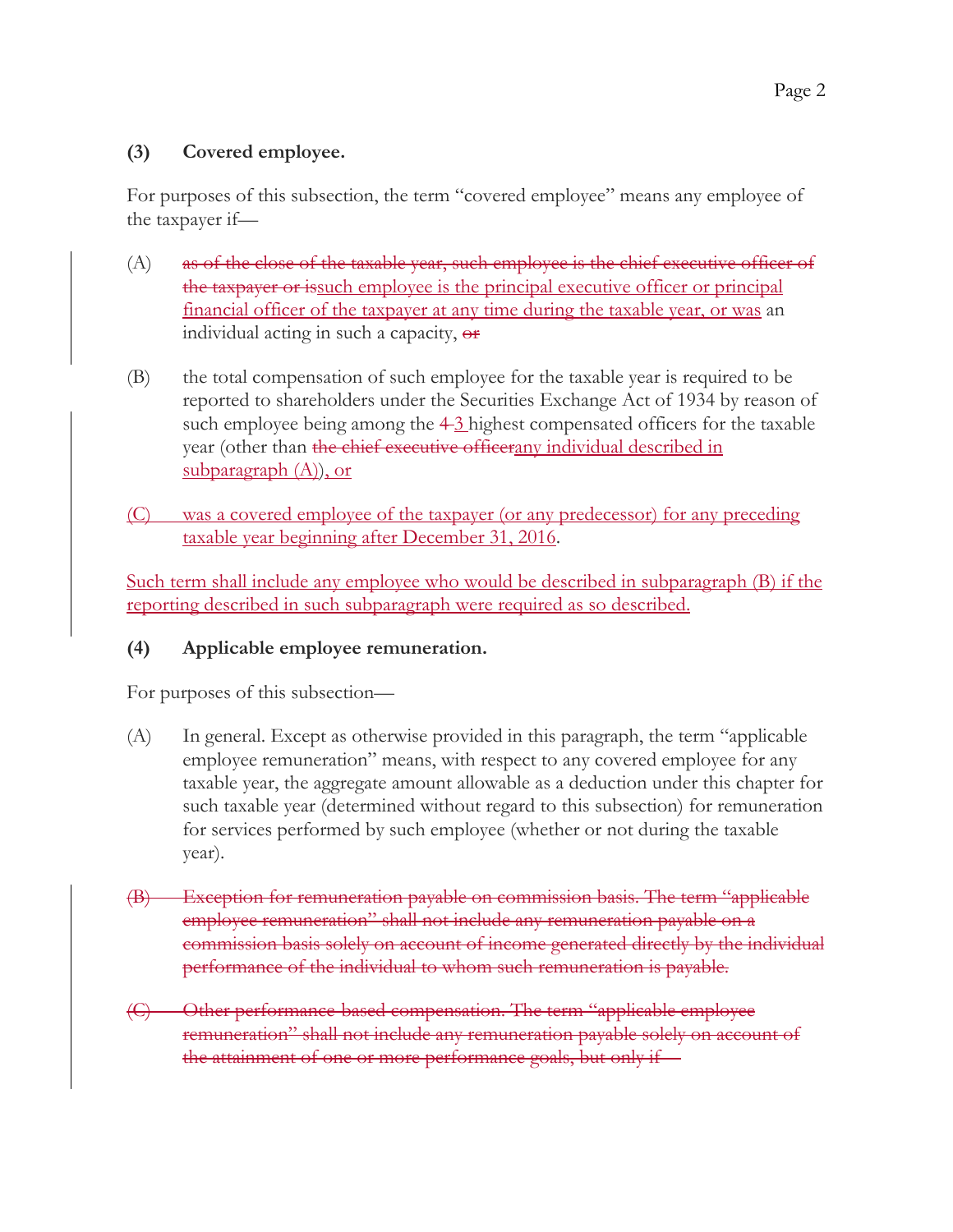- (i) the performance goals are determined by a compensation committee of the board of directors of the taxpayer which is comprised solely of 2 or more outside directors,
- $(ii)$  the material terms under which the remuneration is to be paid, including the performance goals, are disclosed to shareholders and approved by a majority of the vote in a separate shareholder vote before the payment of such remuneration, and
- (iii) before any payment of such remuneration, the compensation committee referred to in clause (i) certifies that the performance goals and any other material terms were in fact satisfied.
- $(BB)$  Exception for existing binding contracts. The term "applicable employee" remuneration" shall not include any remuneration payable under a written binding contract which was in effect on February 17, 1993, and which was not modified thereafter in any material respect before such remuneration is paid.
- $(EC)$  Remuneration. For purposes of this paragraph, the term "remuneration" includes any remuneration (including benefits) in any medium other than cash, but shall not include—
	- (i) any payment referred to in so much of section  $3121(a)(5)$  as precedes subparagraph (E) thereof , and
	- (ii) any benefit provided to or on behalf of an employee if at the time such benefit is provided it is reasonable to believe that the employee will be able to exclude such benefit from gross income under this chapter.

For purposes of clause (i), section 3121(a)(5) shall be applied without regard to section  $3121(v)(1)$ .

- $(DF)$  Coordination with disallowed golden parachute payments. The dollar limitation contained in paragraph (1) shall be reduced (but not below zero) by the amount (if any) which would have been included in the applicable employee remuneration of the covered employee for the taxable year but for being disallowed under section 280G .
- $(\overline{GE})$  Coordination with excise tax on specified stock compensation. The dollar limitation contained in paragraph (1) with respect to any covered employee shall be reduced (but not below zero) by the amount of any payment (with respect to such employee) of the tax imposed by section 4985 directly or indirectly by the expatriated corporation (as defined in such section ) or by any member of the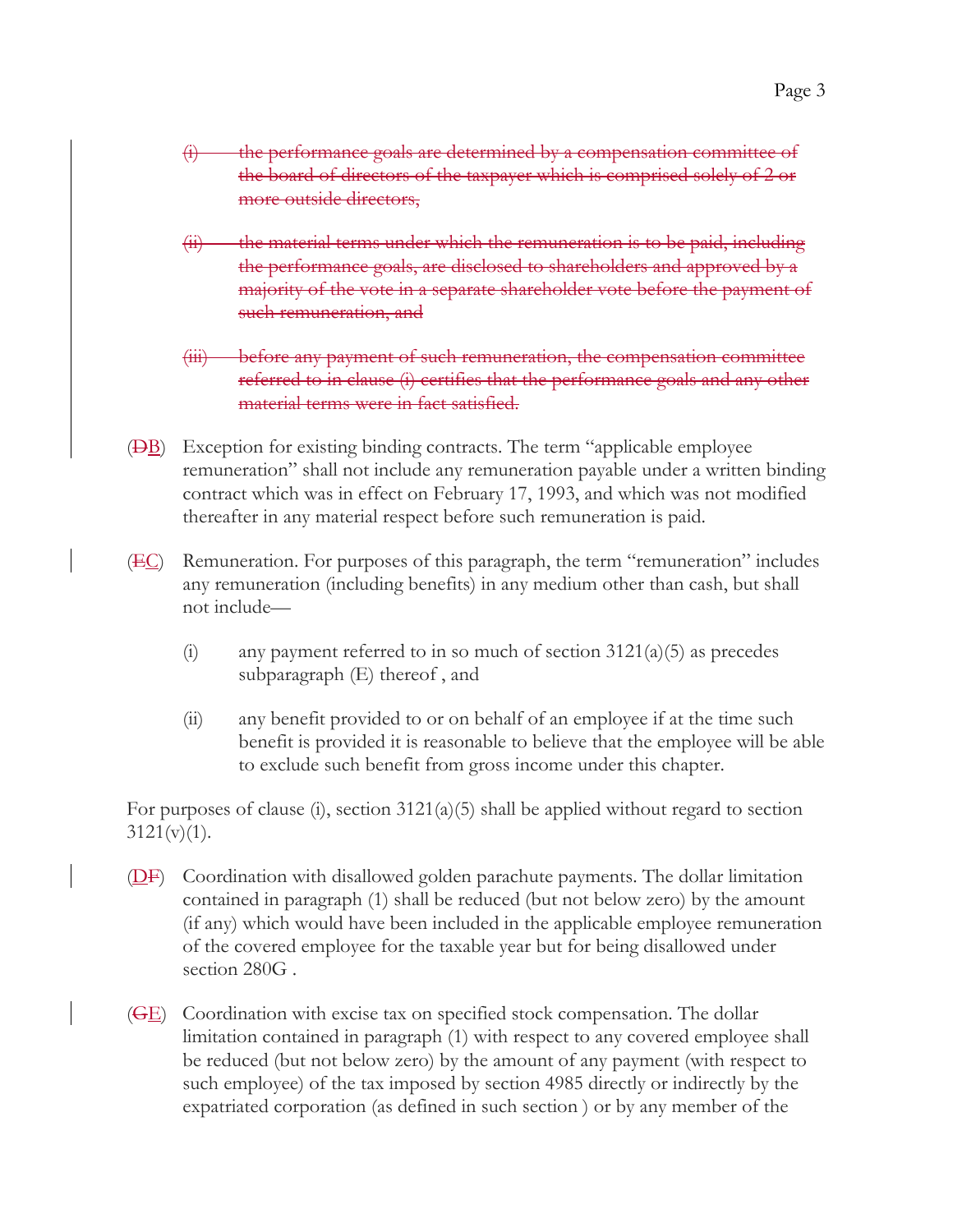expanded affiliated group (as defined in such section) which includes such corporation.

(F) Special rule for remuneration paid to beneficiaries, etc. – Remuneration shall not fail to be applicable employee remuneration merely because it is includible in the income of, or paid to, a person other than the covered employee, including after the death of the covered employee.

#### **(5) Special rule for application to employers participating in the troubled assets relief program.**

- (A) In general. In the case of an applicable employer, no deduction shall be allowed under this chapter—
	- (i) in the case of executive remuneration for any applicable taxable year which is attributable to services performed by a covered executive during such applicable taxable year, to the extent that the amount of such remuneration exceeds \$500,000, or
	- (ii) in the case of deferred deduction executive remuneration for any taxable year for services performed during any applicable taxable year by a covered executive, to the extent that the amount of such remuneration exceeds \$500,000 reduced (but not below zero) by the sum of—
		- (I) the executive remuneration for such applicable taxable year, plus
		- (II) the portion of the deferred deduction executive remuneration for such services which was taken into account under this clause in a preceding taxable year.
- (B) Applicable employer. For purposes of this paragraph—
	- (i) In general. Except as provided in clause (ii), the term "applicable employer" means any employer from whom 1 or more troubled assets are acquired under a program established by the Secretary under section 101(a) of the Emergency Economic Stabilization Act of 2008 if the aggregate amount of the assets so acquired for all taxable years exceeds \$300,000,000.
	- (ii) Disregard of certain assets sold through direct purchase. If the only sales of troubled assets by an employer under the program described in clause (i) are through 1 or more direct purchases (within the meaning of section 113(c) of the Emergency Economic Stabilization Act of 2008), such assets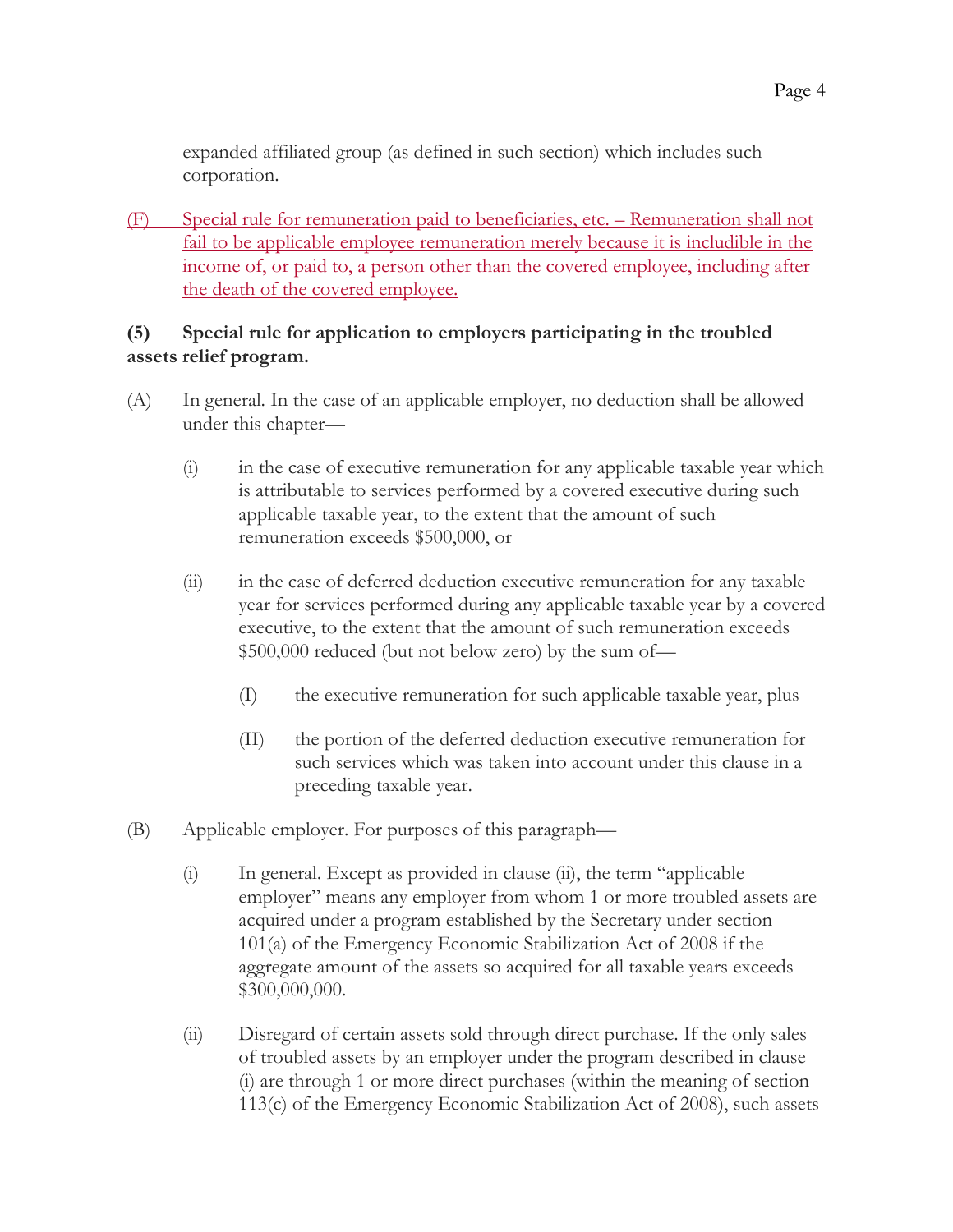shall not be taken into account under clause (i) in determining whether the employer is an applicable employer for purposes of this paragraph.

- (iii) Aggregation rules. Two or more persons who are treated as a single employer under subsection (b) or (c) of section 414 shall be treated as a single employer, except that in applying section 1563(a) for purposes of either such subsection, paragraphs (2) and (3) thereof shall be disregarded.
- (C) Applicable taxable year. For purposes of this paragraph, the term "applicable taxable year" means, with respect to any employer—
	- (i) the first taxable year of the employer—
		- (I) which includes any portion of the period during which the authorities under section 101(a) of the Emergency Economic Stabilization Act of 2008 are in effect (determined under section 120 thereof), and
		- (II) in which the aggregate amount of troubled assets acquired from the employer during the taxable Year pursuant to such authorities (other than assets to which subparagraph  $(B)(ii)$  applies), when added to the aggregate amount so acquired for all preceding taxable years, exceeds \$300,000,000, and
	- (ii) any subsequent taxable year which includes any portion of such period.
- (D) Covered executive. For purposes of this paragraph—
	- (i) In general. The term "covered executive" means, with respect to any applicable taxable year, any employee—
		- (I) who, at any time during the portion of the taxable year during which the authorities under section  $101(a)$  of the Emergency Economic Stabilization Act of 2008 are in effect (determined under section 120 thereof), is the chief executive officer of the applicable employer or the chief financial officer of the applicable employer, or an individual acting in either such capacity, or
		- (II) who is described in clause (ii).
	- (ii) Highest compensated employees. An employee is described in this clause if the employee is 1 of the 3 highest compensated officers of the applicable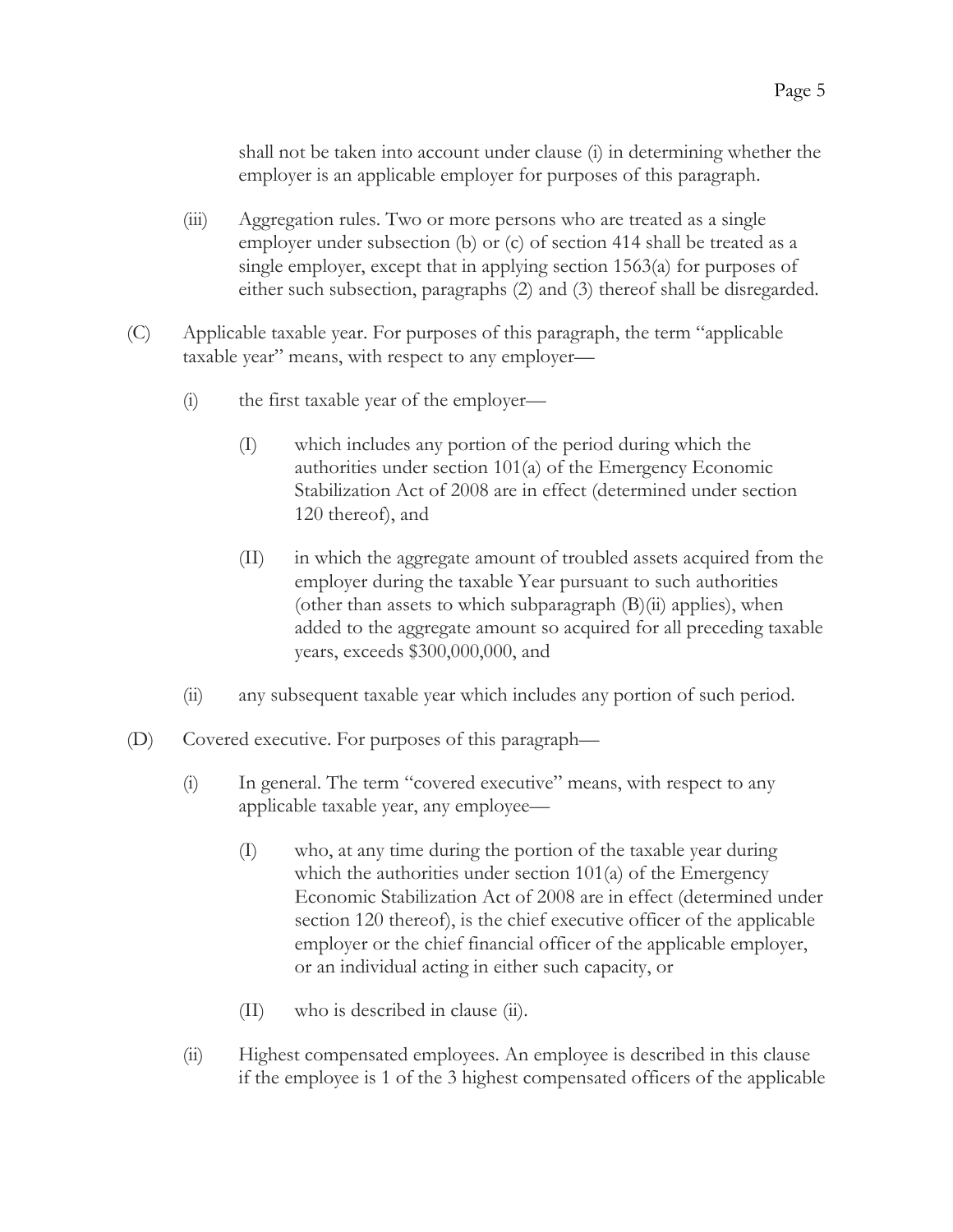employer for the taxable year (other than an individual described in clause  $(i)(I)$ ), determined—

- (I) on the basis of the shareholder disclosure rules for compensation under the Securities Exchange Act of 1934 (without regard to whether those rules apply to the employer), and
- (II) by only taking into account employees employed during the portion of the taxable year described in clause  $(i)(I)$ .
- (iii) Employee remains covered executive. If an employee is a covered executive with respect to an applicable employer for any applicable taxable year, such employee shall be treated as a covered executive with respect to such employer for all subsequent applicable taxable years and for all subsequent taxable years in which deferred deduction executive remuneration with respect to services performed in all such applicable taxable years would (but for this paragraph) be deductible.
- (E) Executive remuneration. For purposes of this paragraph, the term "executive remuneration" means the applicable employee remuneration of the covered executive, as determined under paragraph (4) without regard to subparagraphs  $(B)$ ,  $(C)$ , and  $(D)$  thereof. Such term shall not include any deferred deduction executive remuneration with respect to services performed in a prior applicable taxable year.
- (F) Deferred deduction executive remuneration. For purposes of this paragraph, the term "deferred deduction executive remuneration" means remuneration which would be executive remuneration for services performed in an applicable taxable year but for the fact that the deduction under this chapter (determined without regard to this paragraph) for such remuneration is allowable in a subsequent taxable year.
- (G) Coordination. Rules similar to the rules of subparagraphs  $(FD)$  and  $(FE)$  of paragraph (4) shall apply for purposes of this paragraph.
- (H) Regulatory authority. The Secretary may prescribe such guidance, rules, or regulations as are necessary to carry out the purposes of this paragraph and the Emergency Economic Stabilization Act of 2008, including the extent to which this paragraph applies in the case of any acquisition, merger, or reorganization of an applicable employer.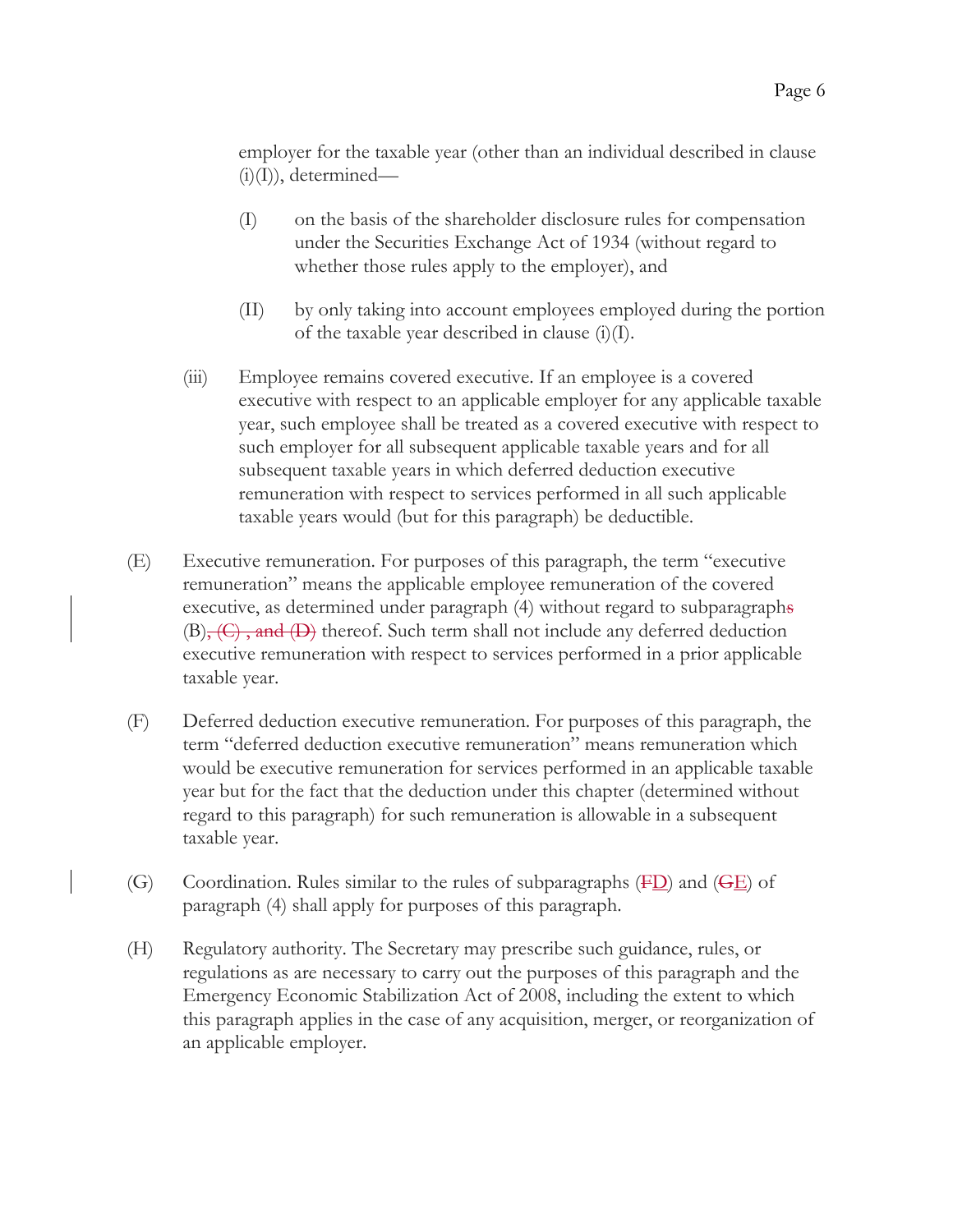#### **(6) Special rule for application to certain health insurance providers.**

- (A) In general. No deduction shall be allowed under this chapter—
	- (i) in the case of applicable individual remuneration which is for any disqualified taxable year beginning after December 31, 2012, and which is attributable to services performed by an applicable individual during such taxable year, to the extent that the amount of such remuneration exceeds \$500,000, or
	- (ii) in the case of deferred deduction remuneration for any taxable year beginning after December 31, 2012, which is attributable to services performed by an applicable individual during any disqualified taxable year beginning after December 31, 2009, to the extent that the amount of such remuneration exceeds \$500,000 reduced (but not below zero) by the sum of—
		- (I) the applicable individual remuneration for such disqualified taxable year, plus
		- (II) the portion of the deferred deduction remuneration for such services which was taken into account under this clause in a preceding taxable year (or which would have been taken into account under this clause in a preceding taxable year if this clause were applied by substituting "December 31, 2009" for "December 31, 2012" in the matter preceding subclause (I)).
- (B) Disqualified taxable year. For purposes of this paragraph, the term "disqualified taxable year" means, with respect to any employer, any taxable year for which such employer is a covered health insurance provider.
- (C) Covered health insurance provider. For purposes of this paragraph—
	- (i) In general. The term "covered health insurance provider" means—
		- (I) with respect to taxable years beginning after December 31, 2009, and before January 1, 2013, any employer which is a health insurance issuer (as defined in section 9832(b)(2)) and which receives premiums from providing health insurance coverage (as defined in section 9832(b)(1)), and
		- (II) with respect to taxable years beginning after December 31, 2012, any employer which is a health insurance issuer (as defined in